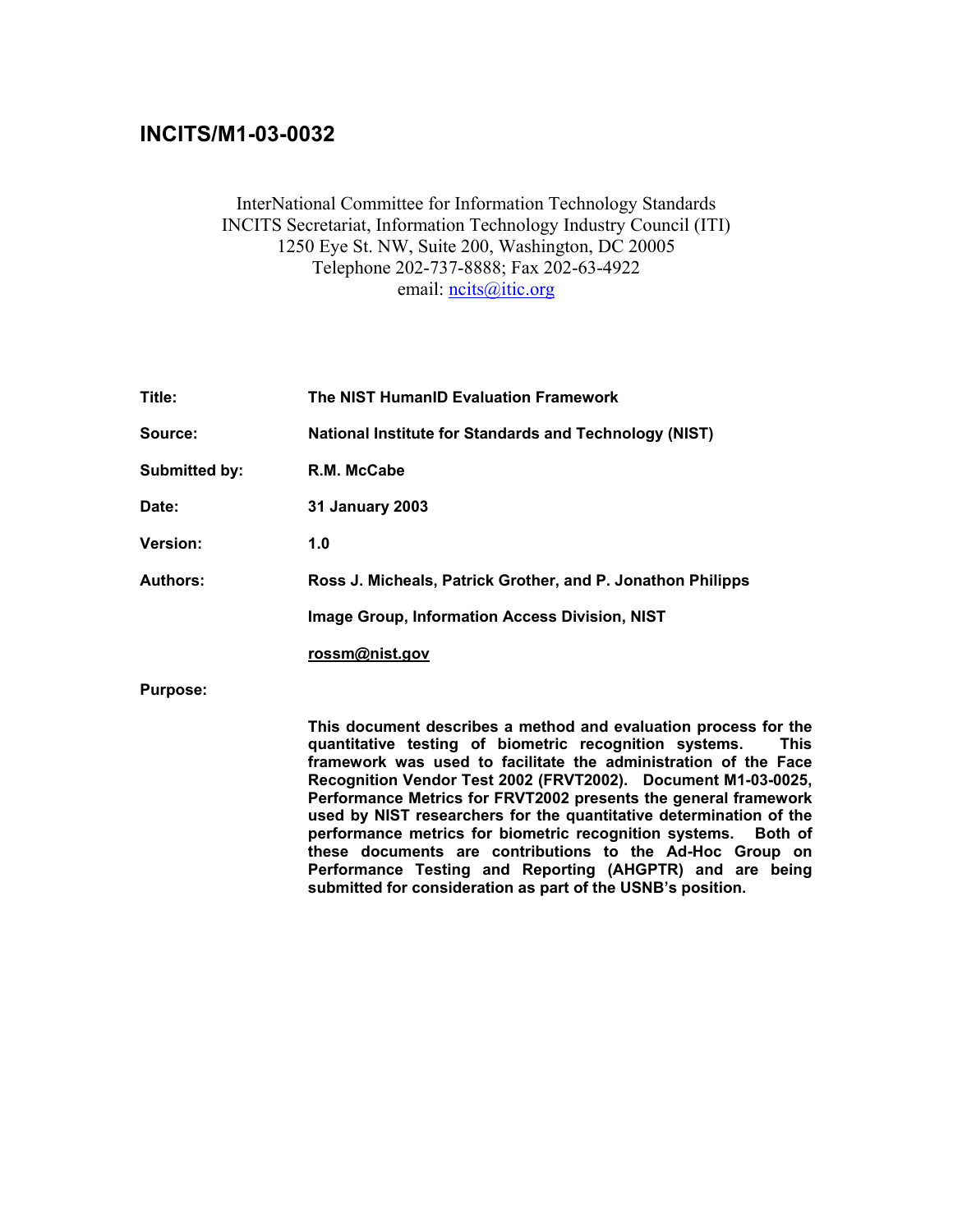# **The NIST HumanID Evaluation Framework**

Ross J. Micheals, Patrick Grother, and P. Jonathon Phillips

Image Group, Information Access Division, National Institute of Standards and Technology, Gaithersburg MD 20899, USA, rossm@nist.gov

**Abstract.** The NIST HumanID Evaluation Framework, or HEF, is an effort to design, implement, and deploy standards for the robust and complete documentation of the biometric system evaluation process. The HEF is an attempt to leverage contemporary technologies, specifically XML, for the formal description of such tests. The HEF was used to facilitate the administration of the 2002 Face Recognition Vendor Test, or FRVT 2002. Unlike FRVT 2000 or FERET 96, FRVT 2002 used both still and video facial imagery, warranting the development of a more sophisticated and regular means of describing data presented to the participants.

## **1 Introduction**

The HumanID Evaluation Framework, or HEF, is a mechanism for the quantitative testing of biometric recognition systems. It is an extension of the FERET protocol, which defined a framework for the evaluation of face recognition technologies. The HEF, however, is general enough to apply to virtually any recognition task, and can be applied to arbitrary, heterogeneous mixtures of biometric systems.

The goal of the HEF effort is to design, implement, and deploy standards for the robust and complete documentation of the biometric system evaluation process. A mandate of the scientific method is experimental repeatability achievement of this goal in the evaluation of biometric systems is often thwarted by inadequate documentation of experimental procedures.

The initial version of HEF, presented to the public for the first time here, was coupled with the 2002 Face Recognition Vendor Test, or FRVT 2002. Although FRVT 2002 has played a key role in shaping the current form of the HEF, it should be noted that they are separate, but related efforts. FRVT 2002 provided a unique opportunity for the development and implementation of an "initial" version of HEF. NIST has already applied the HEF for an internal evaluation of a fingerprint matcher.

The primary focus of HEF is the documentation of the input test suites and output recognition hypotheses, and *not* the algorithms embedded within a particular recognition system. In various domains (character recognition, fingerprint matching, automatic target recognition), much effort has been put into the gathering of standard training and testing suites that facilitate algorithm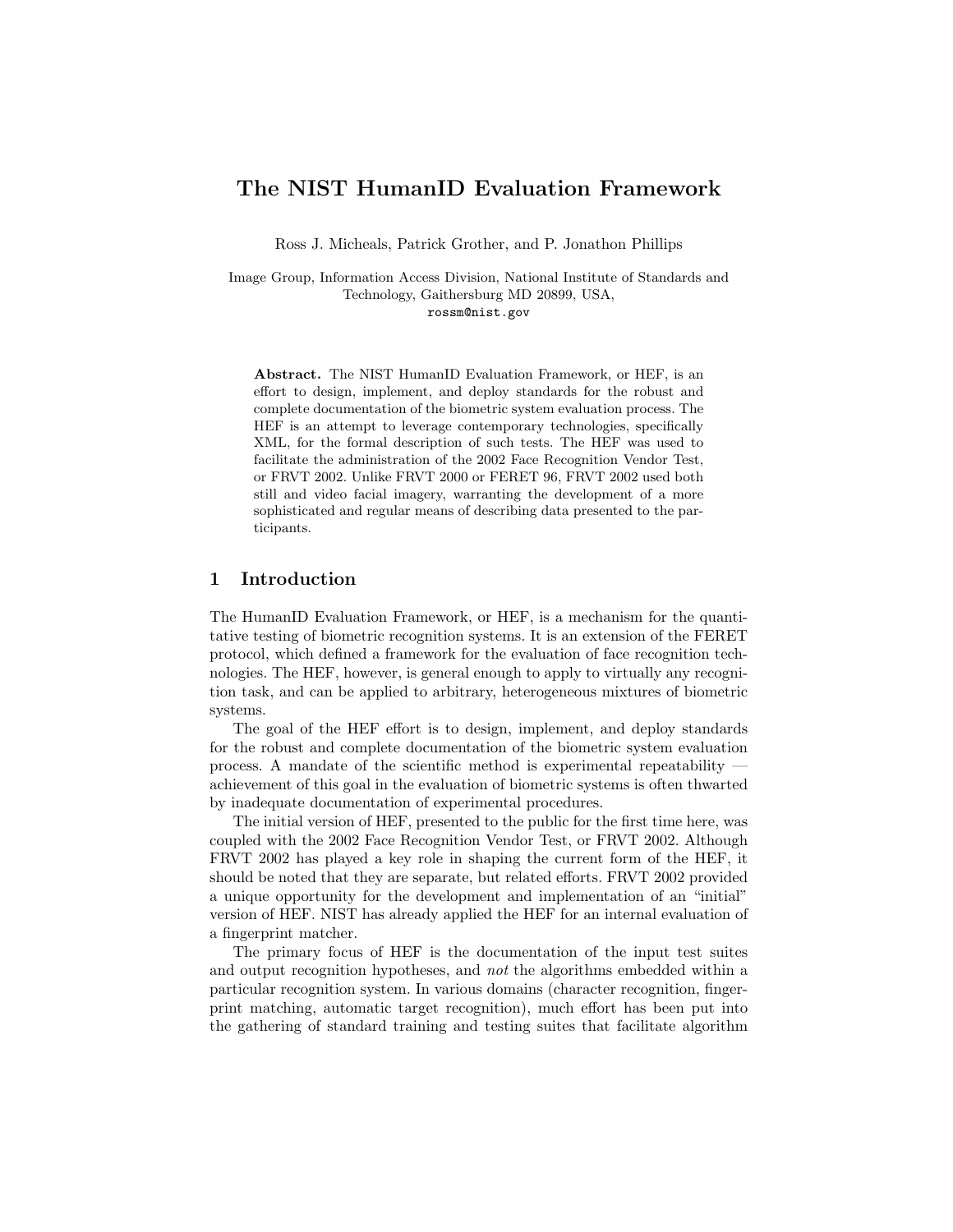development and subsequent evaluation. The use of test data for empirical testing is widespread in the scientific literature. The HEF is an attempt to leverage contemporary technologies for the formal description of such tests. Accordingly, the HEF defines a suite of XML-based markups for the inputs to, and outputs of, recognition systems. Unlike the XML Common Biometric Format, or XCBF [1], the focus of the HEF is the *evaluation* of biometric systems, and not the biometric information itself.

The HEF is designed to facilitate off-line, black-box empirical testing. A recognition engine takes two sets of biometric signatures, the enrolled and the "unknown" test samples, and produces some form of identification data. Currently, the HEF assumes that this output data is a collection of scores, with each score indicating the similarity between a pair of signatures.

The main goal of this initial version of the HEF is to have a well-defined means of marking up sets of biometric data. This paper describes the markup of "signature sets," which list the biometric data from a group of individuals. For added flexibility, HEF provides not a single schema, but a *family* of schemas that may be used to validate different kinds of signature sets. Using a set of schemas allows applications to validate signature sets using domain-specific criteria, while still maintaining a high-level, and global, consistency.

The original description of the HEF included an XML format that may be used to describe the raw signature-to-signature similarity values. However, in the FRVT 2002 High Computation test alone, participants were required to provide over 1.36 *billion* similarity values. Even when the participants saved the results in binary form, with 4-bytes per floating-point result, and minimal metadata, over 60 GB of data per vendor was produced. Requiring that the participants output their similarity scores in XML was not maintained as a viable option.

The main goal of this paper is to introduce to the international biometric community, the details of the XML protocol used for formally describing the biometric data used for FRVT 2002. It is not meant to be a complete description of the protocol, rather, an introduction to the abstractions required for a generic description of biometric evaluation data.

# **2 Terminology**

In the HEF model, the following terminology describes biometric information at different grouping levels. Each human subject of interest is an *individual*. A collection of biometric data for a single individual makes up a *signature*. A collection of signatures constitutes a *signature-set*.

For a given individual, a particular biometric recording *event* corresponds to a *sigmember*. An event in this context is typically a time-localized period during which the subject is imaged. Since an individual may have many biometric recordings, a single *signature* can contain one or more *sigmembers*. For example, in the FERET database, there are images of some subjects taken several months apart. In this case, each image is a different *sigmember*. In the general case a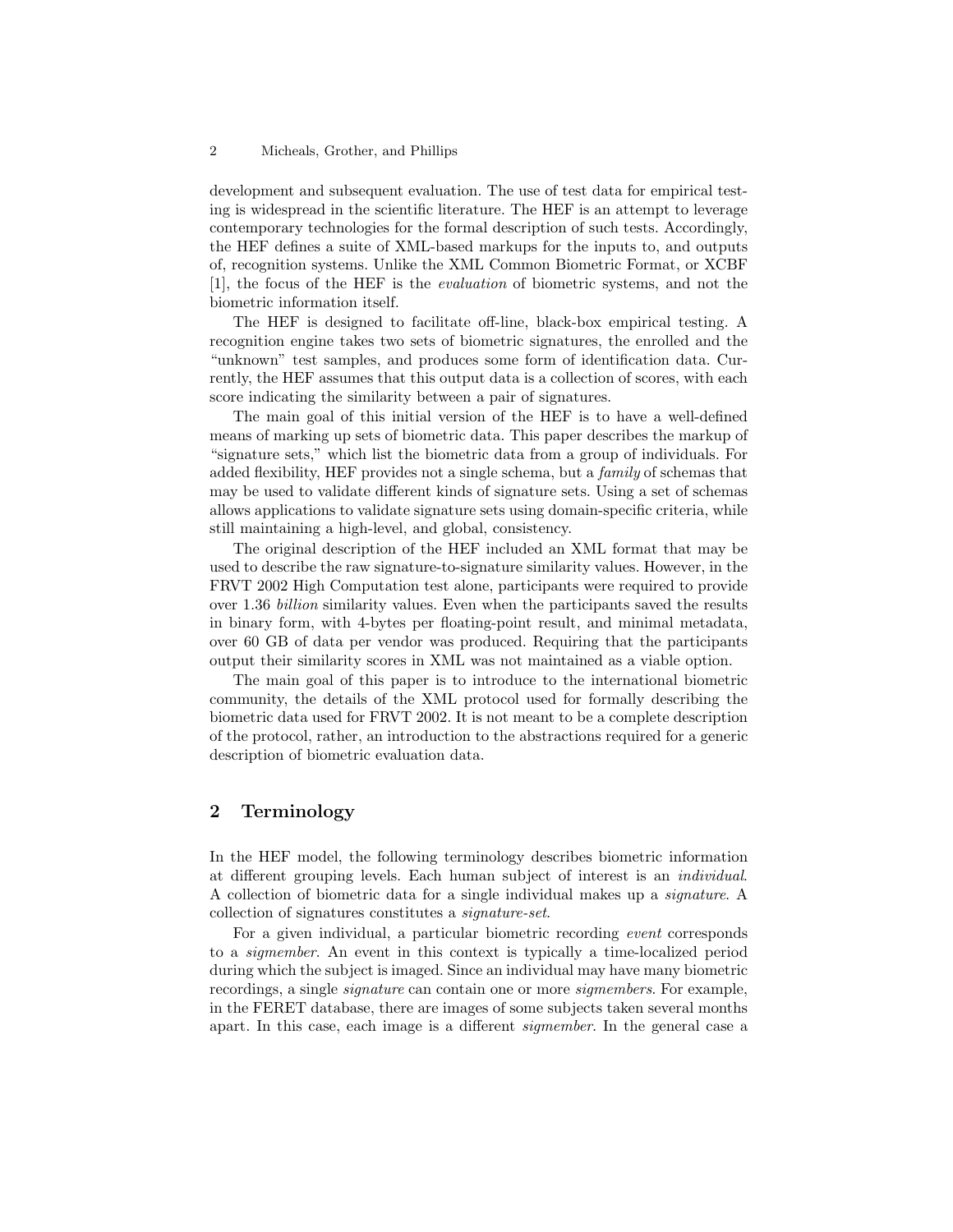*signature* will be comprised of *sigmembers* that contain heterogenous biometric data; for example, a fingerprint and a mugshot.

A *sigmember*, or recording event, could also contain one or more data components. For example, a stereoscopic video might consist of two (simultaneously captured) video sequences. A *dataset* corresponds to a logical component of a biometric recording. It follows that a *sigmember* may contain one or more *dataset*s. The precise definition of a dataset is expected to change according to the mode of biometric. For most biometrics, however, a single dataset is often sufficient.

Under the HEF, it is assumed that for each *dataset*, there exists a set of one or more files containing the raw biometric data of interest. Therefore, each *dataset* may contain one or more *file*s. Each *file* corresponds to a data file that contains biometric data. Note that the HEF does not attempt to restrict the permissible file formats (JPEG, PNG, MPEG, AVI, etc.) in any way.

In summary, the sequence of terms (*signature-set*, *signature*, *sigmember*, *dataset*, *file*), in order from most abstract to most concrete, define a heirarchy designed to separate the test structure from the underlying datafiles

## **3 Detailed Example**

To illustrate the above terminology, consider the following example. Suppose we have biometric data on three different subjects — Patrick, Ross, and Jonathon – and we wished to create a structured document that describes these signatures.

- **Patrick**. Suppose Patrick's data consists of is a **single facial image**. Then Patrick's signature a single sigmember, with a single dataset, with a single file that contains an image of Patrick's face.
- **Ross**. Suppose Ross' data consists of a **short video clip**. The video, however, is not stored in a single file, but as a collection of five individual frames or images. Then, Ross' signature has a single sigmember, with a single dataset, with five files that each contain a different frame. For this subject, there is only one sigmember since the video clip is from a single recording event. There is also only one dataset, since the individual frames, are part of the a larger logical component — the "video."
- **Jonathon**. Suppose Jonathon's biometric data includes an **iris scan**, **three facial images** each taken on different days, and a **stereoscopic gait video**. Jonathon's signature therefore contains five sigmembers: one for the iris scan, three for each facial image, and one for the gait video. For the first sigmember, the iris scan, there is a single dataset with a single file that contains the iris data. Three sigmembers, for the facial imagery, each have a single dataset, each with a single file that each contain a facial image. The fifth sigmember, the gait video, has *two* datasets — one for each video. The datasets would each have a single file if the data was encoded in a single video (such as an MPEG), or could have a collection of files, where each file corresponded to a particular frame.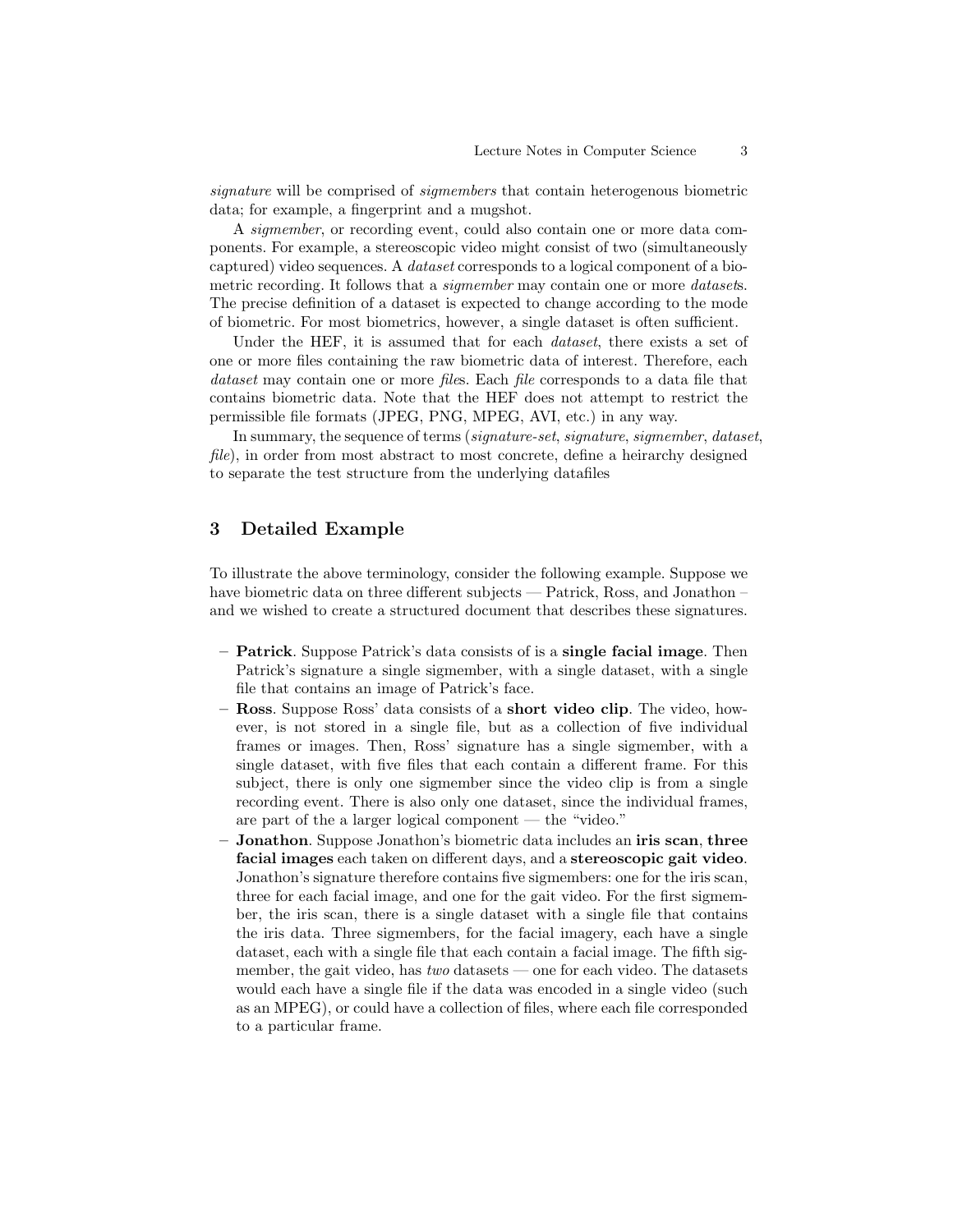In the next section, we describe an example document marking up the biometric information for these three synthetic signatures. After the overview, we give a detailed treatment of each element and attribute.

#### **3.1 Document Overview**

Figure 1 shows an example of how one would mark up the above information using the HEF signature set schemas. The non-whitespace lines have been numbered so that we can easily reference the different parts of the document  $-$  a real signature set document would not contain these line numbers. The first line of the document is a standard XML header.

Lines 2 through 6 and line 59 compose the opening and closing root elements of the document. The *<signature-set>* element also contains several attributes used for XML namespace "bookkeeping". We will briefly describe them, but for most signature sets, copying these lines verbatim will most likely be sufficient — it is not necessary to completely understand them. On line 2, the *xmlns* attribute defines the "target" namespace of the document. This associates the elements of the document with the string, or "namespace" *http://www.nist.gov/ humanid/hef/xml/0.99.0*. On line 3, the *xmlns:xsi* attribute associates the prefix *xsi* with a standard name understood by XML parsers which allows the prefix *xsi* to be used to access XML Schema elements and attributes. Lines 4 and 5 indicate the location of the signature set schema. It is a pair of strings consisting of a namespace (which matches the *xmlns* value) and the (local) schema filename. Line 6 is a useable name for this particular colleciton.

Lines 7 through 13 describe the biometric information for Patrick, the first subject. This signature contains a single sigmember (lines 8 and 12), a single dataset (lines 9 and 11), and a single file (line 10). As indicated by lines 8 and 9, the data is a JPEG digital still.

Lines 14 through 25 describe the biometric information for the second individual. Ross' signature consists of a single video recording, so their signature contains a single sigmember (line 15, 16, and 24), and a single dataset (lines 17 and 23). Each frame of the video clip, however, is stored in its own file, and therefore, the dataset (line 17) contains multiple file elements (lines 18–22).

Lines 26 through 58 describe the biometric information for Jonathon, our third subject. Recall that for Jonathon we have biometric information collected via five separate recordings, and therefore, there are five separate sigmembers. Lines 27–31 are a sigmember for the iris recording information. It contains a single dataset (lines 28 and 30) and a single file (line 29). Lines 32 through 47 mark up the next three sigmembers. Since they are face stills, they are similar in structure to Patrick's sigmember (lines 8–12). We reiterate that because they are stills taken at different times  $-$  i.e., they are different recordings  $-$  each face still is a different sigmember (as opposed to using different *<dataset>* or *<file>* tags). Finally, lines 48–57 describe the stereoscopic gait video. There is only one sigmember (lines 48–57) since both videos were taken during a single biometric recording event. Each video, however, is a logical component of this recording, and therefore each corresponds to a dataset element (lines 49–52 and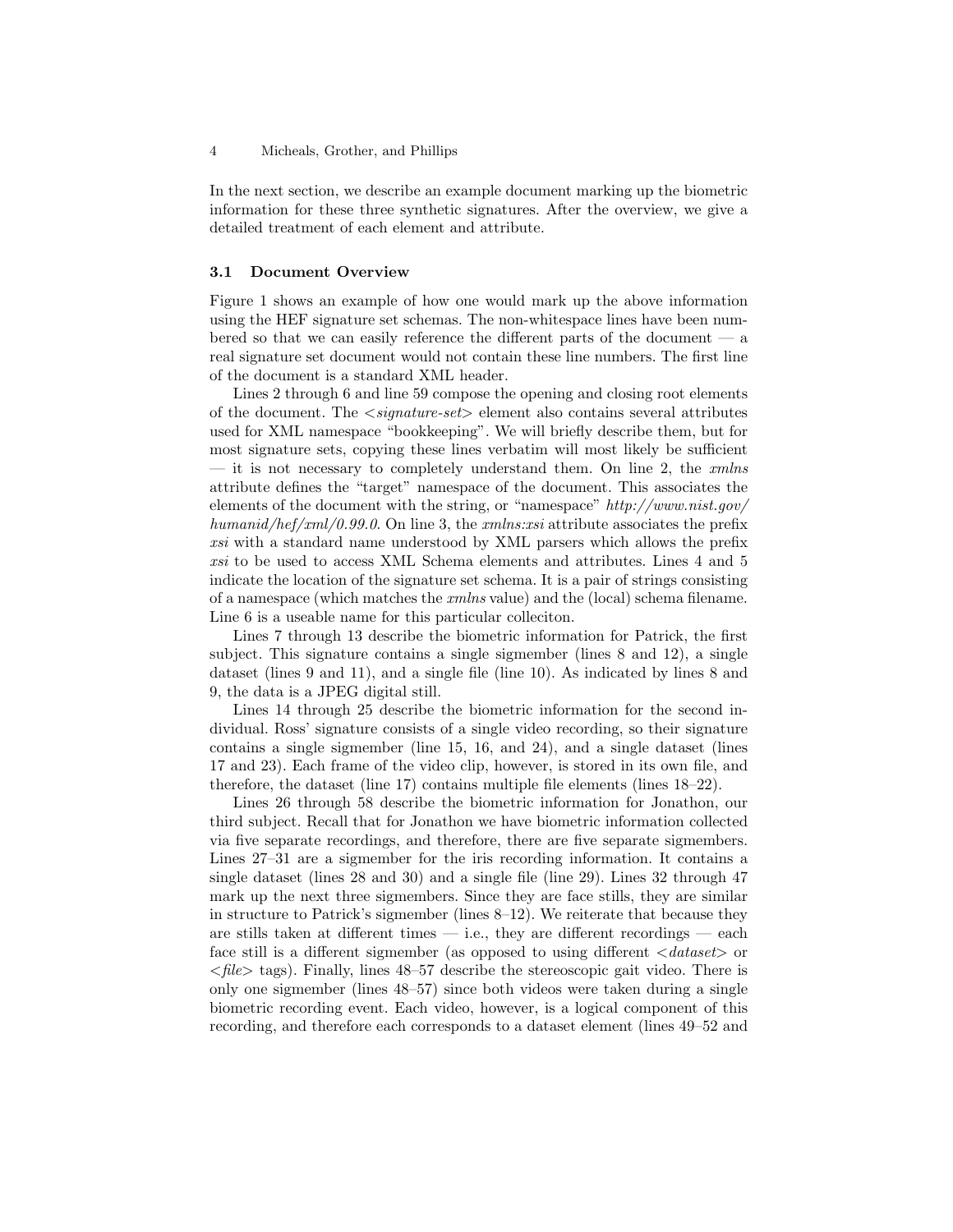lines 53–56). The files themselves, one for each video, are marked up in lines 50–51 and lines 54–55.

## **4 Document Structure**

Because of the wide variety of biometric systems, and the varying nature of the constraints that a recognition system may want to apply on a set of signatures, the HEF includes a family of related schemas that can be used "as is" for face recognition systems, or easily extended to accommodate new ones. HEF uses *derived types* [2] as its main vehicle for accomplishing this kind of flexibility. The structure of an HEF signature set document follows directly from the above grouping terminology. Each term corresponds to a tag, and the containment relationship is represented by the nesting of elements. For example, since a signature set contains multiple signatures, the *<signature-set>* may have one or more *<signature>* elements as child elements — a *<signature>* element may have one or more  $\langle$ *sigmember* $\rangle$  elements as children — and so on. In the remainder of this section we detail the role of each element in a signature set document.

### **4.1 Signature Set & Signature Elements**

The root tag of every valid signature set document must be *<signature-set>*. The optional *name* attribute is a token that may be used to name the signature set, so that an application can refer to a particular signature set by using its name, as opposed to its filename, or other characteristic. A valid *<signature-set>* must have one or more valid child *<signature>* elements. If a *<signature-set>* does not have at least one *<signature>* child element, then the document will not validate successfully.

Each *<signature>* corresponds to a collection of biometric information for a single individual. Each signature must have a unique *name* which is a token that can be used to refer to a particular signature. An optional attribute *subject id* is a token associated with a particular *subject*, as opposed to a *signature*. It is important to understand the difference between *name* and *subject id*. Given the nature of an evaluation, the *name* may or may not contain information about the subjects true identity. In an external evaluation, there may be a need to hide a subject's identity from a recognition system, and it would be expected that the *subject id* attribute not be provided. However, there is still a need to provide handles for specific signatures — this is what the *name* attribute is for. For FRVT 2002, the signature *name*s were obfuscated to prevent participants from correctly identifying subjects based on the XML document alone.

To ensure that both signatures and individuals can be referred to without ambiguity, within a single signature set file, no pair of *<signature>* elements may share the same *name* value. A valid *<signature>* contains one or more valid *<sigmember>* elements. The enforcement of uniqueness constraints across different files is an option of an application.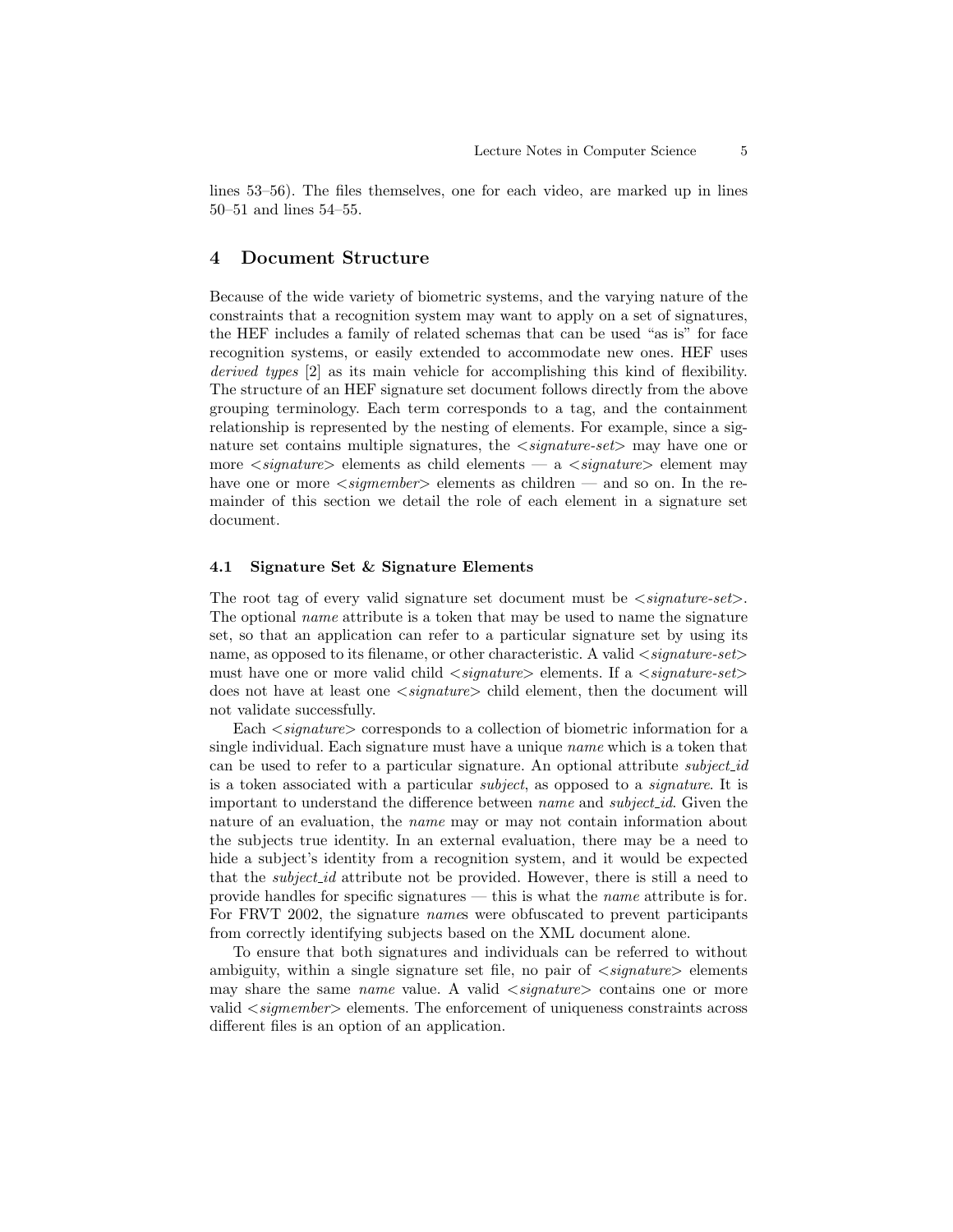```
1: <?xml version="1.0" encoding="UTF-8"?>
 2: \langlesignature-set xmlns="http://www.nist.gov/humanid/hef/xml/0.99.0"<br>3: xmlns:xsi="http://www.w3.org/2001/XMLSchema-instan
 3: xmlns:xsi="http://www.w3.org/2001/XMLSchema-instance"
 4: xsi:schemaLocation="http://www.nist.gov/humanid/hef/xml/0.99.0
 5: 0.99.0/sigset-schemas/sigset-unrestricbted.xsd"
                           name="example set">
 7: <signature name="Patrick's signature" subject_id="Patrick">
 8: <sigmember xsi:type="simple-face-still-type" modality="simple face still"><br>9: <dataset media="digital still" type="ipeg">
9: <dataset media="digital still" type="jpeg"><br>10: <file name="patrick-01.jpg"/>
10: 
<br>
(file name="patrick-01.jpg"/>
<br>
11: 
(/dataset>
11: </dataset>
12: \langlesigmember><br>13: \langlesigmature>
        13: </signature>
14: <signature name="Ross' signature" subject_id="Ross"><br>15: <signember xsi:tvpe="simple-multifile-face-video-tv
          15: <sigmember xsi:type="simple-multifile-face-video-type"
16: modality="simple multifile face video"><br>17: <dataset>
17: <dataset><br>18: <file na
18: 
stile name="ross-seq01-frame00.jpg"/><br>
19: 
stile name="ross-seq01-frame01.jpg"/>
19: 
cfile name="ross-seq01-frame01.jpg"/><br>
20: 
cfile name="ross-seq01-frame02.jpg"/>
20: cfile name="ross-seq01-frame02.jpg"/><br>21: cfile name="ross-seq01-frame03.jpg"/>
            21: <file name="ross-seq01-frame03.jpg"/>
22: 
\langleile name="ross-seq01-frame04.jpg"/><br>
23: \langle/dataset>
23: </dataset><br>24: </sigmember
24: </sigmember><br>25: </signature>
        25: </signature>
26: <signature name="Jonathan's signature" subject_id="Jonathon">
27: <sigmember modality="iris scan"><br>28: <dataset media="digital still">
           28: <dataset media="digital still">
29: 
cfile name="jonathan-iris.dat"/>
20: 
c/dataset>
30: </dataset><br>31: </sigmember
         31: </sigmember>
32: <sigmember xsi:type="simple-face-still-type" modality="simple face still">
33: <dataset media="digital still" type="jpeg">
34: cfile name="jonathon-still-01.jpg"/><br>35: c/dataset>
35: </dataset><br>36: </sigmember
         36: </sigmember>
37: <sigmember xsi:type="simple-face-still-type" modality="simple face still">
           38: <dataset media="digital still" type="jpeg">
39: 
<br>
Stile name="jonathon-still-02.jpg"/><br>
\frac{1}{2} </dataset>
40: </dataset><br>41: </sigmember
41: </sigmember><br>42: <sigmember x
42: <sigmember xsi:type="simple-face-still-type" modality="simple face still"><br>43: <dataset media="digital still" type="jpeg">
43: <dataset media="digital still" type="jpeg">
44: <file xsi:type="spatial-file-type" name="0003-03.jpg"
45: \text{roi}=(10,30)(125,110)'/46: </dataset><br>47: </sigmember
47: </sigmember>
48: <sigmember modality="stereo gait video"><br>49: <dataset media="digital video" type="mp
49: <dataset media="digital video" type="mpeg"><br>50: <file xsi:tvpe="temporal-file-tvpe" name="
50: 
stile xsi:type="temporal-file-type" name="jonathon-gait-01-left.mpeg"<br>
51: start="10" stop="230" unit="frame">
51: start="10" stop="230" unit="frame"><br>52: </dataset>
52: </dataset><br>53: <dataset m
53: <dataset media="digital video" type="mpeg"><br>54: <file xsi:type="temporal-file-type" name="
54: 
Sile xsi:type="temporal-file-type" name="jonathon-gait-01-right.mpeg"<br>
55: start="10" stop="230" unit="frame">
55: start="10" stop="230" unit="frame"><br>56: </dataset>
56: </dataset><br>57: </sigmember>
57: </sigmember><br>58: </signature>
        58: </signature>
59: </signature-set>
```
**Fig. 1.** The signatures for the authors described in valid HEF XML.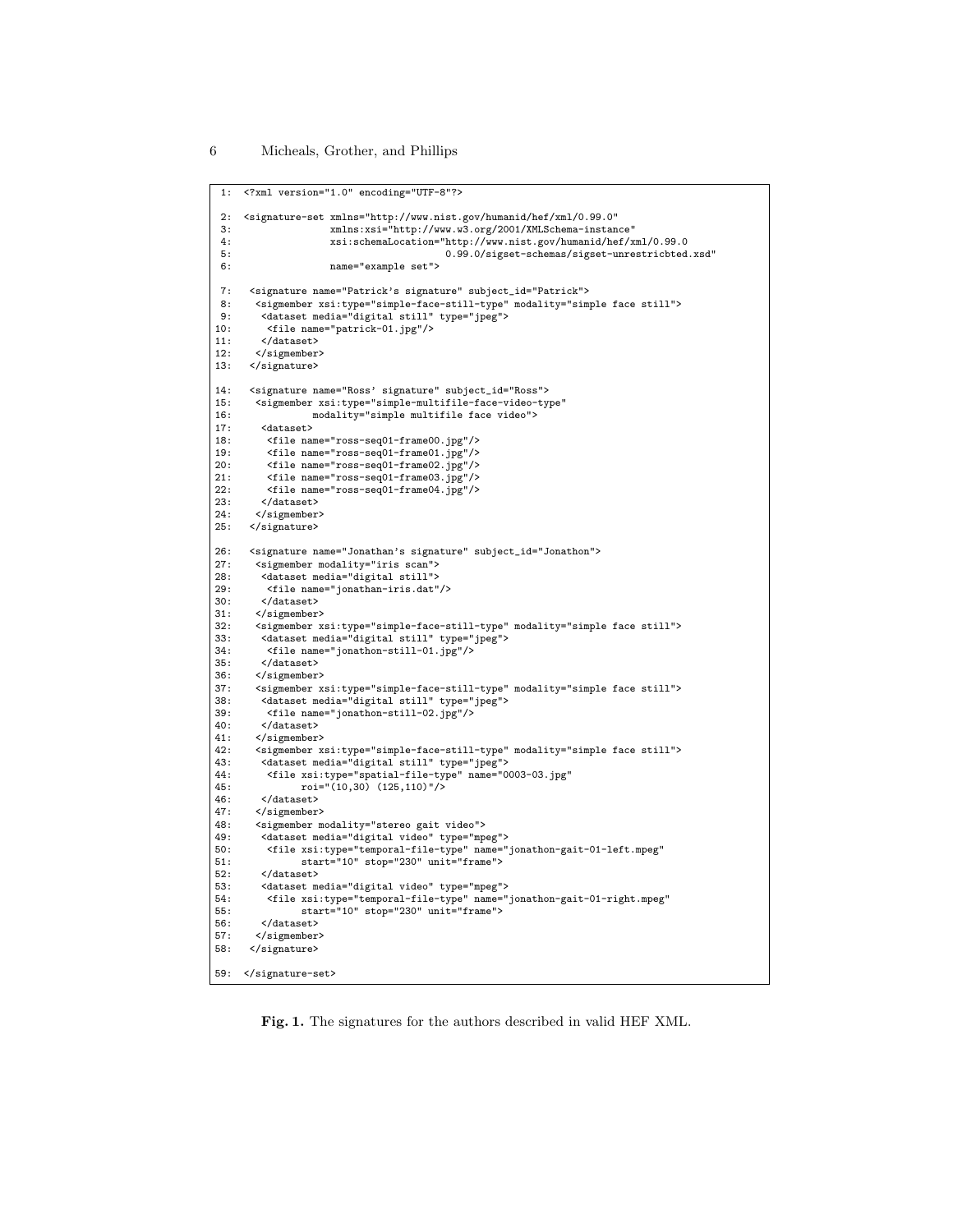#### **4.2 Sigmember Elements**

Each *<sigmember>* corresponds to a particular biometric recording event the process of collecting new biometric information about a subject. There are two kinds of *<sigmember>* types. First, a *<sigmember>* element may be of the base type *sigmember-type* — a generic type that can be used to describe a recording of arbitrary mode. The other types are defined as restricted derivations of *sigmember-type*. Currently, there are three such types, *simple-face-still-type*, *simple-face-video-type* and *simple-multifile-face-video-type*, which are designed to be the preferred types for describing some common modes.

- **–** *simple-face-still-type* for facial images stored in a single data file (e.g., digital stills or scanned photographs).
- **–** *simple-face-video-type* for facial video stored in a single data file (e.g., an MPEG, AVI, or QuickTime video clip).
- **–** *simple-multifile-face-video-type* for facial video stored in multiple data files (e.g., a sequence of GIFs, TIFFs, JPEGs, or PNMs).

All of these types are accessed through the use of the *<sigmember>* tag, but require the use of the special attribute *xsi:type* to indicate, to the XML parser, that they are not of the base type *<sigmember-type>*, but of a specified derived type. Typically, these derived sigmember types versions of the base type *sigmember-type*, but with additional constraints. If the derived types are insufficient for describing new biometric data, either the base type *sigmember-type* can be used, or a new derived type could be written.

The required *modality* attribute describes the modality of the recording. The *xsi:type* attribute, indicates to the XML *parser*, the proper derived type to use when validating the document. All *<sigmember>* elements may also use the optional *metadata* attribute. This attribute is a token that an application can use to reference recording meta-information, such as sensor information, persons involved in the data collection, contact information, and so on.

#### **4.3 Dataset & File Elements**

Every valid *<sigmember>* must contain at least one *<dataset>*, where each *<dataset>* corresponds to some logical component of a biometric recording. Naturally, all *<dataset>*s with a common parent should correspond to the same biometric recording. The precise definition of dataset is expected to change according to the mode of the biometric. For most biometrics, such as a facial image still, it is expected that a *<sigmember>* has a single *<dataset>*. It is anticipated that more complex recordings would contain more than one *<dataset>* (for example, one dataset per camera in the case of stereoscopic video). Until more derived sigmembers are added to HEF, it is expected that HEF users will define their own conventions and schemas for determining the nature and quantities of datasets for their own biometric recordings. There are two optional attributes that may be used with the *<dataset>* element. The *media* attribute is a token which describes the media of the original recording — "digital still",